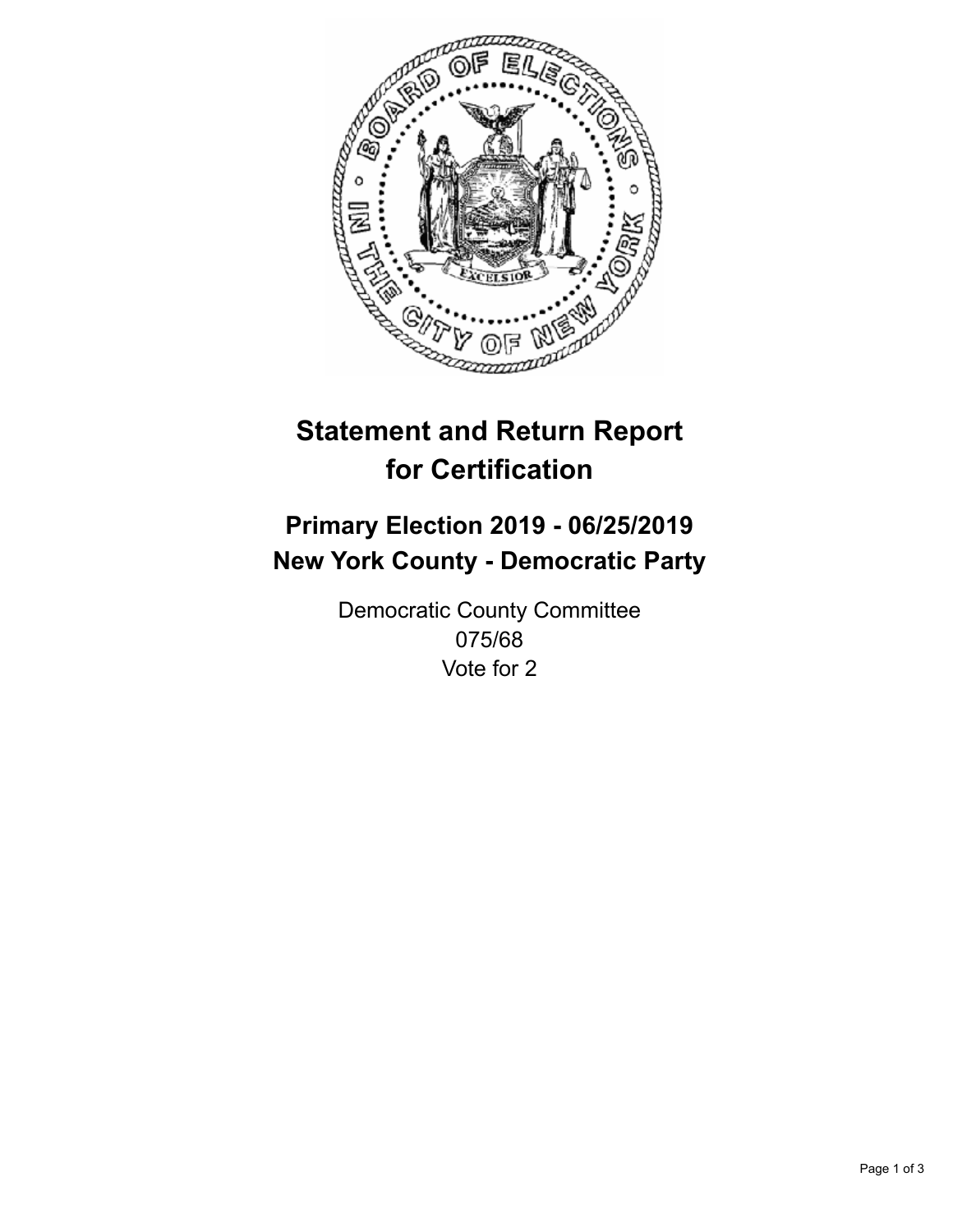

## **Assembly District 68**

| <b>PUBLIC COUNTER</b>                                    | 21 |
|----------------------------------------------------------|----|
| <b>MANUALLY COUNTED EMERGENCY</b>                        | 0  |
| ABSENTEE / MILITARY                                      | 0  |
| AFFIDAVIT                                                | 0  |
| <b>Total Ballots</b>                                     | 21 |
| Less - Inapplicable Federal/Special Presidential Ballots | 0  |
| <b>Total Applicable Ballots</b>                          | 21 |
| NANCY ARROYO                                             | 15 |
| <b>EMILY RAMOS</b>                                       | 7  |
| ROGER HERNANDEZ                                          | 6  |
| <b>Total Votes</b>                                       | 28 |
| Unrecorded                                               | 14 |